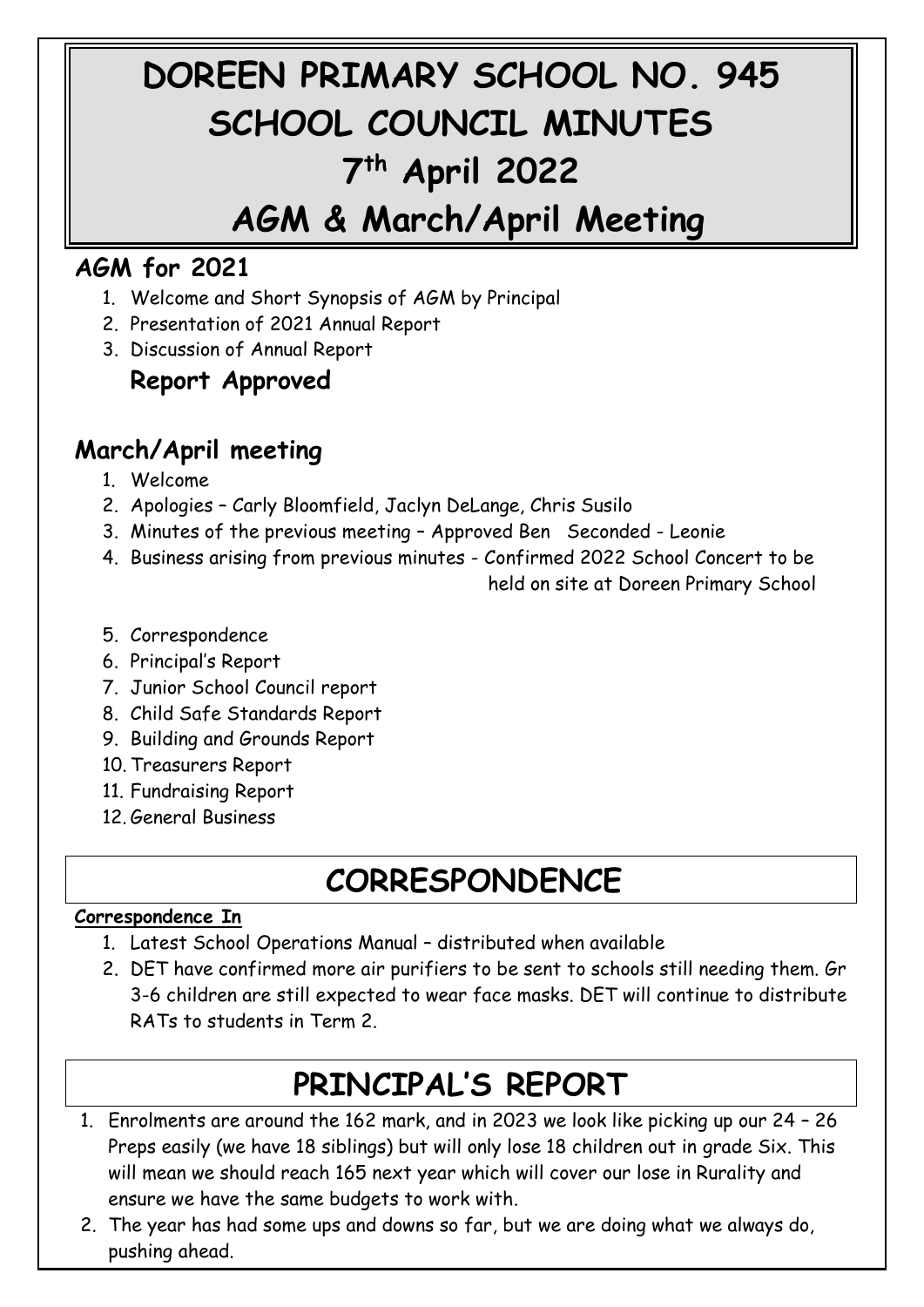- 3. Issues with replacement of teachers when illness strikes.
- 4. COVID infections at school have dropped away
- 5. DET is asking me to push vaccinations in the community.
- 6. Behaviour observations/student Well Being The school ground is very settled and pleasant. Students are happy and there is a very positive vibe amongst all year levels. Staff are very happy with how well students have settled back for the year. Yard duty is a pleasure.
- 7. Student Leadership Day in Diamond Creek this went well, but the Diamond Creek basketball stadium wasn't the preferred venue. Acoustics made it difficult to hear and noise was hard to manage. First Leadership Day to have a representative from VicPol. DPS students were extremely well behaved and represented DPS proudly.
- 8. School Sport will resume again on Fridays next Term. First time in 2 years so it will be terrific to have some consistency.
- 9. Camp report overall, a fantastic success. Well behaved and engaged students, who took every opportunity to immerse themselves, become involved in activities and learn a lot about "pioneer life". It was very pleasing for staff to see students so excited. Staff were thanked for their time, as it is a huge responsibility to take 80+ children away. Parent helpers that attended were also thanked.
- 10. NAPLAN Preparation (Online) Ben is leading the coordination of online connectivity for NAPLAN. Student preparation is going well, this is the first experience of NAPLAN for both Gr 5 and Gr 3 as NAPLAN was cancelled in 2020.
- 11. November Concert 2022 Concert to be held on site at Doreen PS.
- 12. Graduation Night is confirmed, and will proceed as the previous 2 years
- 13. Recitals will continue this year. We look forward to hearing our Music students at the Panton Hill hotel.
- 14. Parent Information Night School Council have confirmed this will take place on Thurs 12<sup>th</sup> May 2022. This evening is for classroom teachers and specialist staff to present to new, current and prospective families.
- 15. Pathway preparation for Walk/Ride to school School Council to continue to follow up with Nillumbik Council over the current state of the footpath, and safety barrier. These safety issues must be addressed before we can arrange a Walk/Ride to School day or the Walking School Bus initiative.
- 16. Crossing Supervisor Rebekah has conducted an online poll of support amongst DPS families, with positive feedback. At least 60 people have indicated support for a Crossing Supervisor at Yan Yean Rd and have indicated they would use the crossing if it was appropriately controlled. Rebekah has followed up with relevant departments at the City of Whittlesea and will coordinate a submission on behalf of School Council to request a Crossing Supervisor. School Council members to work together, share ideas and collaborate on submission and subsequent follow up.

### **CHILD SAFETY ISSUES**

#### 1. CSS Policy changes

2. Regular discussion – School Council, Staff regards any concerning issues that have been observed

3. Ensure all adults working with children are aware of their obligations regards Child Safety.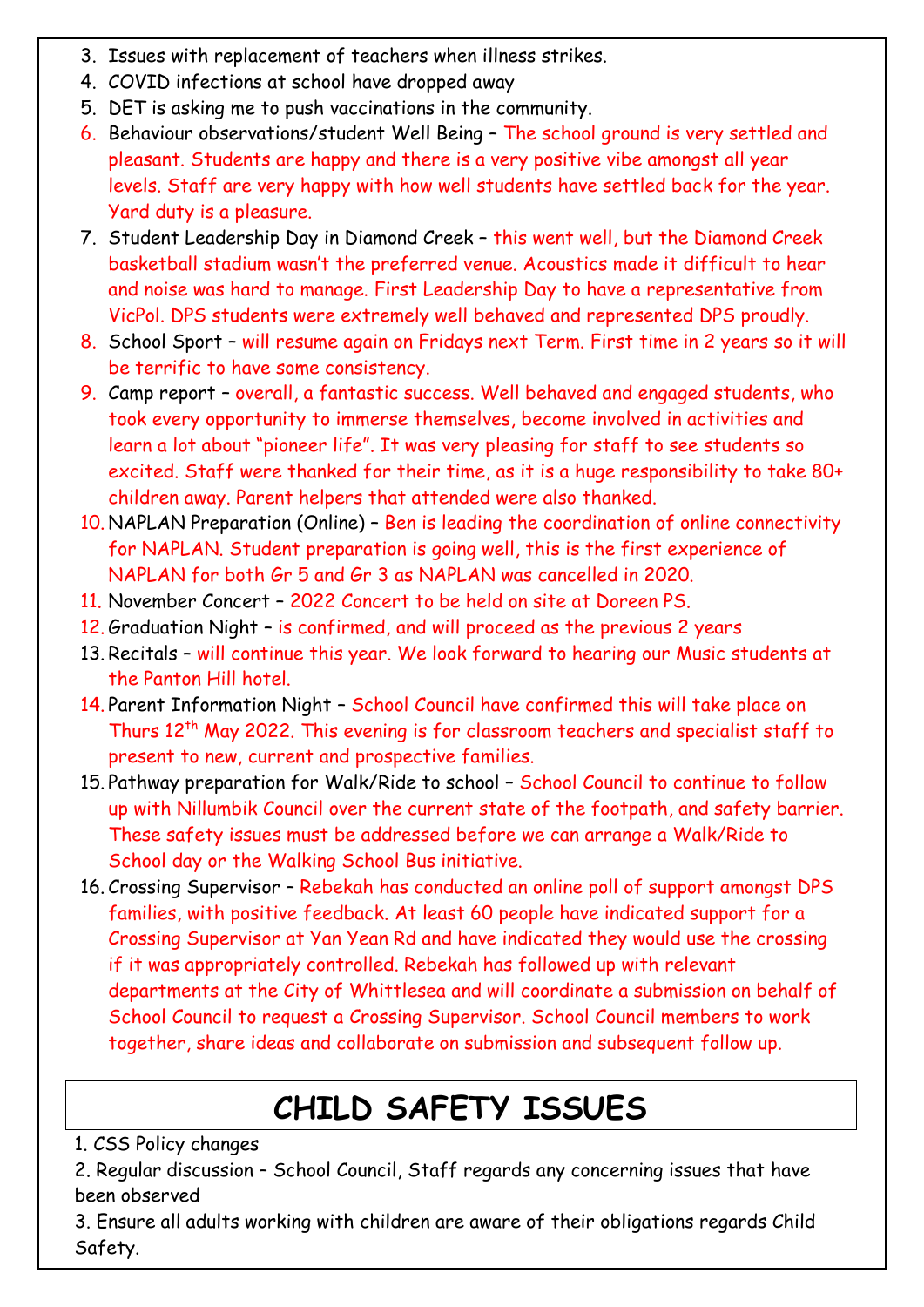4. Visitors are checked for WWC, and workers on site are required to have WWC unless exemptions apply.

5. I am often contacted by DHS to ascertain the Well Being of students.

# **BUILDINGS AND GROUNDS**

- 1. We have had an audit of our plumbing by a plumber. Rooves have been inspected and plans for repairs put in place
- 2. New pump for toilets will be installed
- 3. Hand dryers student toilets will be installed.
- 4. Solar Panel installation was a good plan, but plagued by VSBA incompetence. We have now had a new Inverter and it has failed due to software issues. It has now been re-programmed. I have a graph of the "lost" production which I will now look at compensation for. This is not what we needed at this time, and completely vindicates the fact we did not want the VSBA involved in our 200K grant. (approved May 2021, still not tendered).
- 5. New drain across the BB court.
- 6. Door on ART room Approved Ben Miller, Seconded Rebekah DiBerardino
- 7. Slide.
- 8. Bottom Car Park Historical wall. It is time to begin. When this is done we will change the entrance of the bottom Carpark – Glenn to meet with Andrew Craig and Andrew Sutherland to discuss and plan early Term 2.

### **TREASURERS REPORT**

#### 1. CASES Balances

| Account               | Opening   | Receipts | Payments | Balance   |
|-----------------------|-----------|----------|----------|-----------|
| 10001-High<br>Yield   | 80,848.55 |          |          | 80,848.95 |
| 10002-Official<br>Act | 16,733.38 | 1,969.00 | 6,976.21 | 11,726.17 |
| 10030-Invest          |           |          |          |           |
| Acc                   |           |          |          |           |
| (operating)           |           |          |          |           |
|                       |           |          | Total    | 92,574.72 |

- 1. Directive from DET regards Banks the school can use. They are CBA, Westpac, National – DPS to set up one (1) operational/official account
- 2. Camp money was paid by all.
- 3. We have had good community support regards our voluntary fees.
- 4. I will have to readjust the Illness CRT replacement budget in our Program Budgets. We have spent over \$10,000 already.
- 5. Replacement of Water Pump for toilets needed. (\$2K)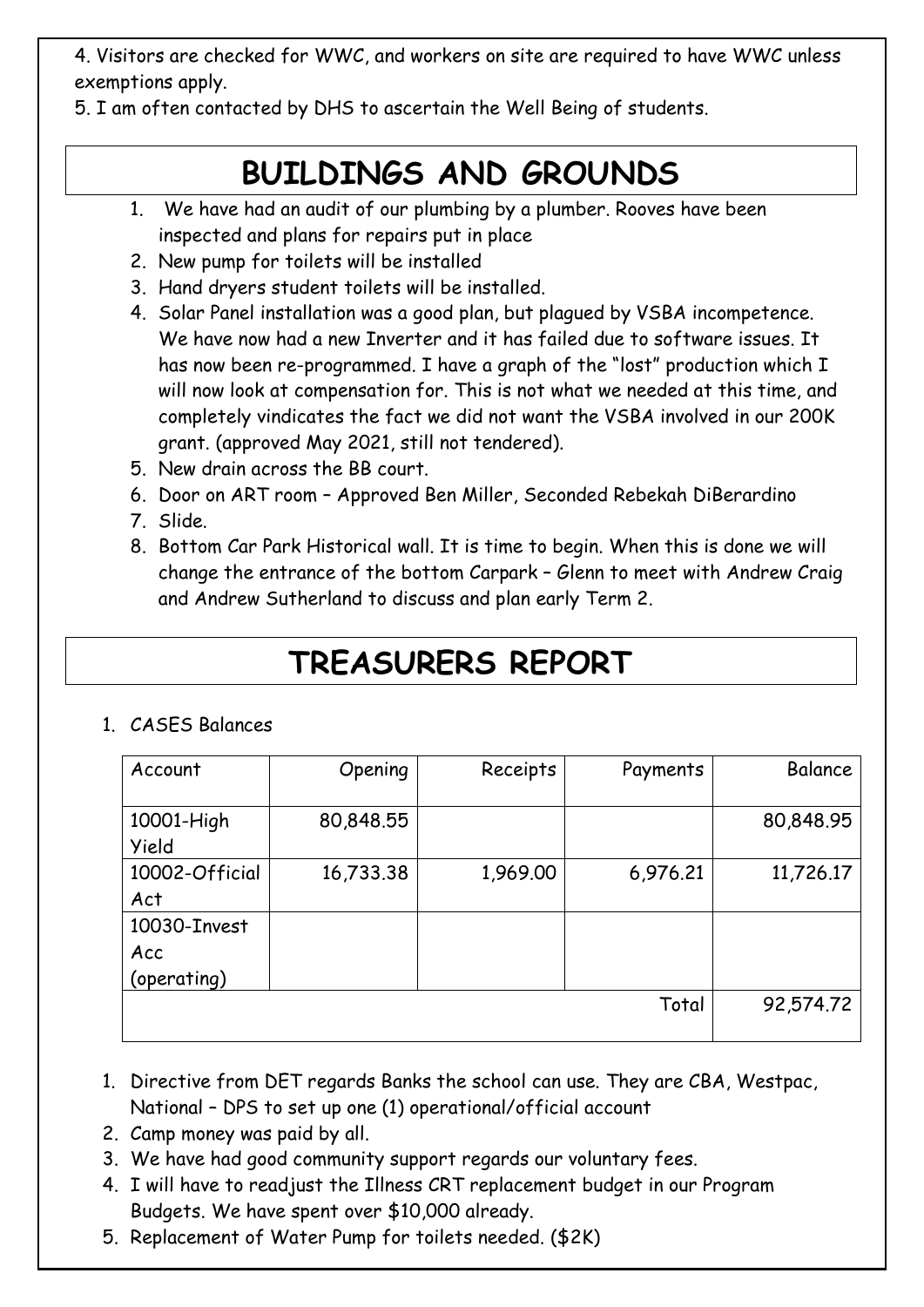- 6. We will be making a payment to DET for our Solar Panels soon, but we will push for compensation for the failed months.
- 7. There is about \$32,000 in Camp and other accounts still to come out.
- 8. To cover last year's deficit, the \$58K will be deducted from our cash grants. We have 4 grants of \$36K. We will have the \$58k come out of the last 2 grants, instead of 36 each time it will be \$7K each time. The term 2 grant will have \$36K plus the catch up from term 1 (2K).

As 2023 will have a high enrolment again, we will have "room" in our budget for some bigger projects.

Financial reports to be tabled and signed. Annual Sub Program report Sub Program Status Report Bank Account Movements Cash Receipts Report Cash Payments Report Journal Report Cash Flow Report Cancelled Receipts Report Cancelled Payments Report Family Credit Notes Report. 2021 Swimming P-4 Profit and Loss 2021 Graduation Dinner Profit and Loss 2021 School Concert Profit and Loss Approved – Leonie Craig Seconded – Louis Djorseski **Auditor Requirements** Yearly Policies to be ratified by School council Cash Handling Policy Electronic Payments Policy

Electronic Revenue Policy

Parent Payments Policy

Approved Glenn Simondson, Seconded Rebekah DiBerardino

Motion to run all Fundraising out of scope of GST – Approved Glenn Simondson,

Seconded Ben Miller

Motion to run Uniform Sales as input taxed – Approved Glenn Simondson Seconded Rebekah DiBerardino

Bank accounts to be changed to CBA as per Education Department regulations Approved Simon Roylance, Seconded Louis Djorseski

Current Signatories to be approved on bank account - Glenn Simondson, Benjamin Miller, and Janette Colistra Approved Simon Roylance, Seconded Louis Djorseski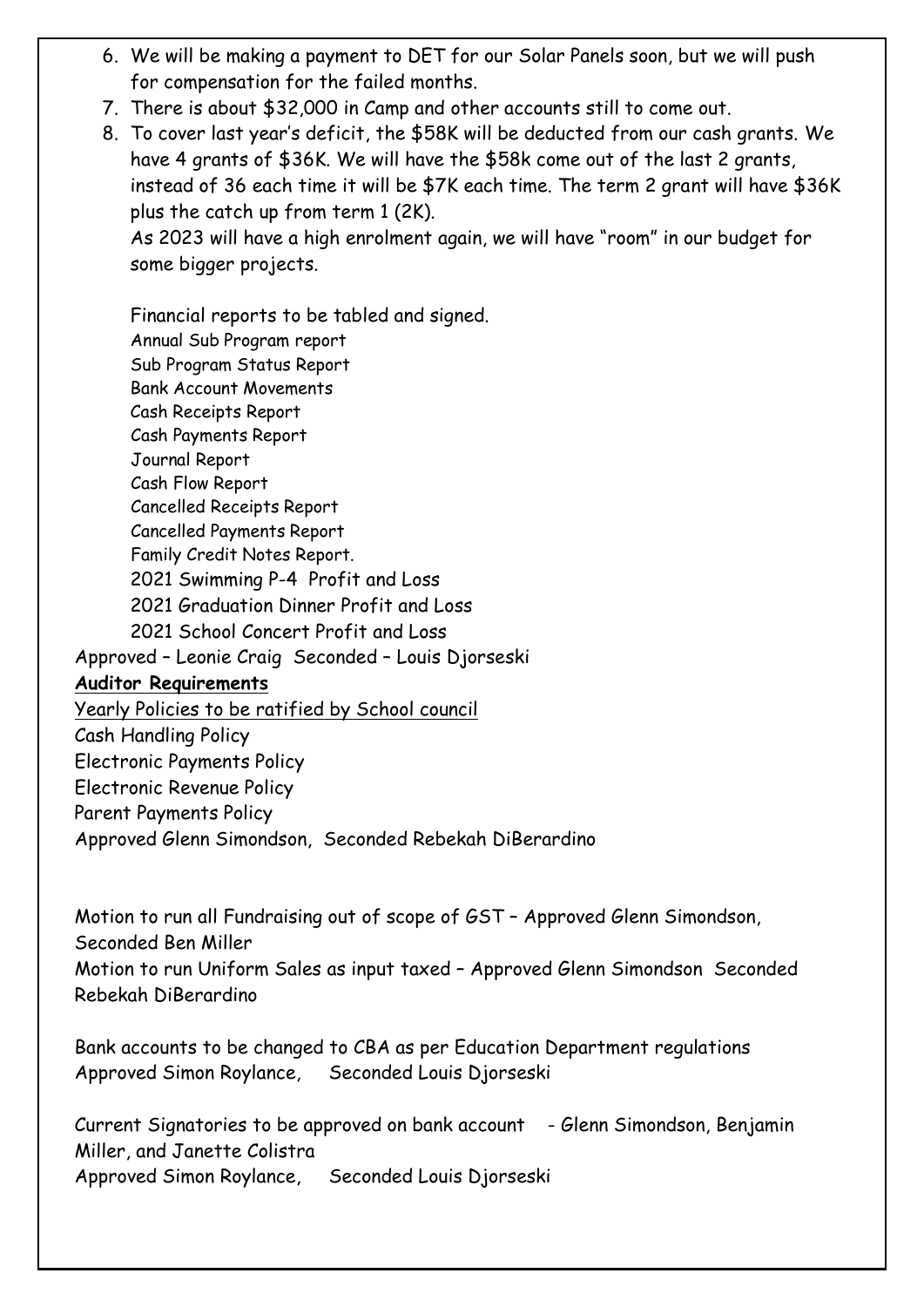#### **FUNDRAISING REPORT**

- 1. Easter Raffle will raise approx. \$1,000 with terrific prize donations
- 2. There is to be one (1) Disco to be held within the year

# **GENERAL BUSINESS**

1. School Review Day 1 Validation Day - 5<sup>th</sup> May Day 3 Final Panel Day - 7<sup>th</sup> June

School Council members to be available Day 2 Practicum Day -  $18<sup>th</sup>$  May on each of these days, preferably the first two dates

Have had the "planning" day on the day before Camp. We are required to relieve teachers for interview, allow tours of classrooms, provide students, parents and School Councillors for meetings and interviews.

I am required to provide a Self-review 4 weeks before it starts; I will endeavour to do so.

I do not have my "critical friends" yet.

At our first meeting it was agreed our results are very good so now there will be some real nit picking to find areas to improve on.

- 2. Language Chinese. Council held a discussion regarding the future direction of the language specialisation. Much focus centred around the need for a language program that is immersive and can be applied in everyday life for students. Fostering the sister-school relationship with China was important in the decision to change language focus to Chinese 2 years ago, where students could travel to China and families could host Chinese students here. Growing political tensions, as well as the pandemic may make it difficult to return to China in the immediate future. We are also finding it difficult to find a specialist Chinese teacher that is available to teach at DPS. Council has decided to seek community feedback, in the form of an online poll on the parents Facebook page. Parents will be offered 3 choices – Council have decided on Chinese, Japanese and Italian. This decision was based on potential availability to source a teacher, ability to establish a connection with another school within the country and opportunities for students to travel and DPS families to host students in the future. We will seek feedback and discuss further at next Council meeting.
- 3. ANZAC Day students for the Dawn Service there will be 6 Gr 6 students representing DPS at the Laurimar Dawn Service. Four students will read names, 2 will hold the Honour Board and lay the wreath.
- 4. Bendigo Bank Application Jason distributed some information regarding a Grant funding round that closed at the end of March a few weeks back. Rebekah has submitted an application on behalf of DPS and if successful, this funding will pay for the materials needed to redevelop the student bike shed into a more multipurpose storage facility.
- 5. Curriculum Days No 3&4. Report Writing Days  $-10^{th}$  June 2022

early December 2022

6. Round the Table –